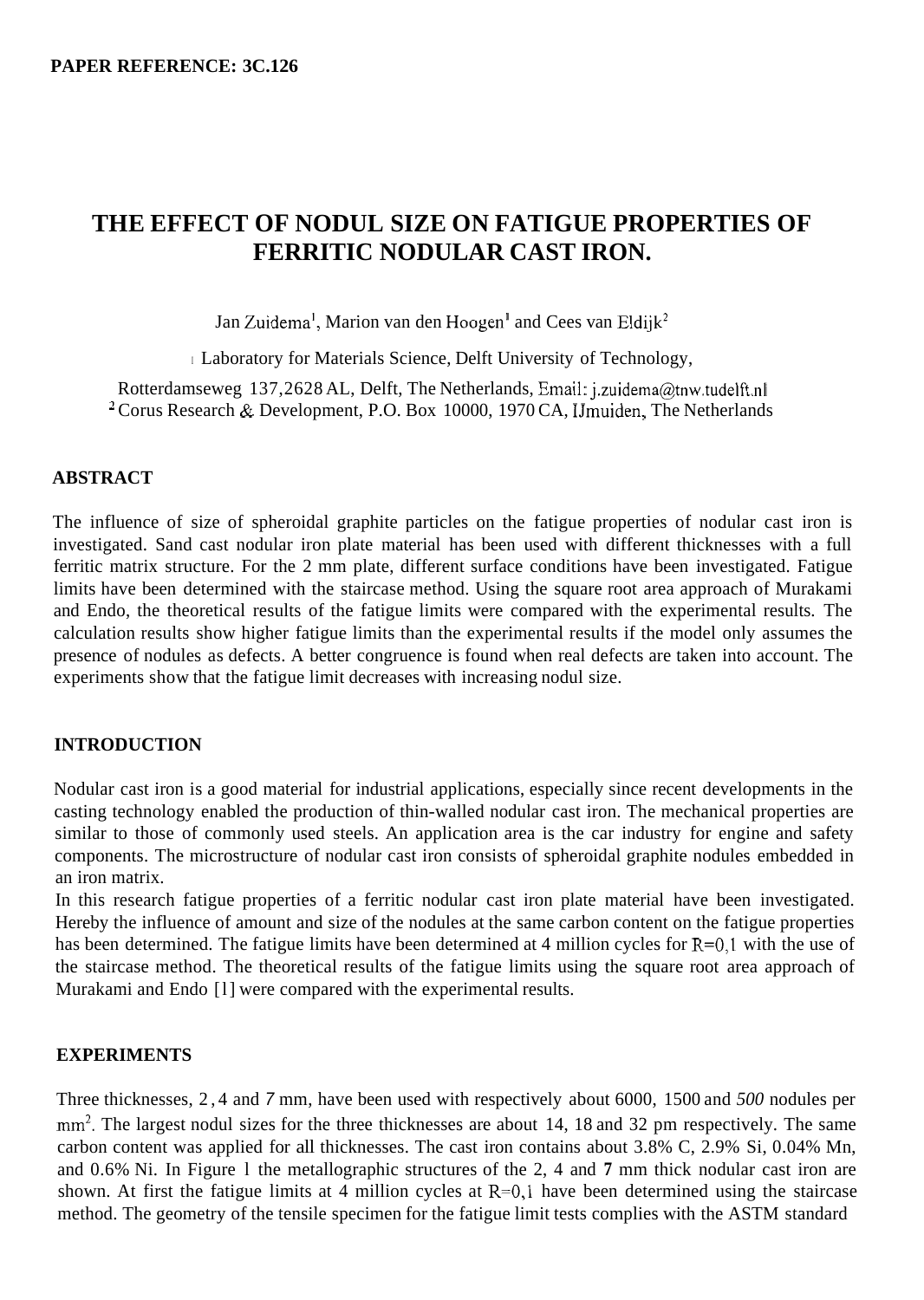

**Figure 1:** Metallographic structures of the investigated nodular cast iron (marker  $= 20 \mu m$ ).

E 466-96 [2]. Earlier experiments showed crack initiation on the corner of the specimens with a thickness of 2 mm, although the machined side-surface was treated with a shot-peening treatment. An effort was made to promote initiation from the cast skin by rounding of the corners of the specimens (approximate decrease in area 2.5%). In order to investigate the influence of the cast skin (a source of defects) on fatigue properties, experiments were conducted with specimens without the cast skin. Figure 2 shows the surface geometry of the different 2 mm tensile specimens.



**Figure 2:** Different surface geometry's of the 2 mm tensile specimens (a: cast skin and shot-peened, b: cast skin and curved corners and c: without cast skin and with curved corners).

# **THEORY**

#### *Staircase method*

The mean fatigue limit and standard deviation are estimated from:

$$
\sigma_{w} = \sigma_{0} + \Delta \sigma \cdot \left(\frac{A}{\Sigma p} \pm \frac{1}{2}\right)
$$
 (1)

$$
S = 1,620 \cdot \Delta \sigma \cdot \left(\frac{B\Sigma p - A^2}{\left(\Sigma p\right)^2} + 0,029\right) \tag{2}
$$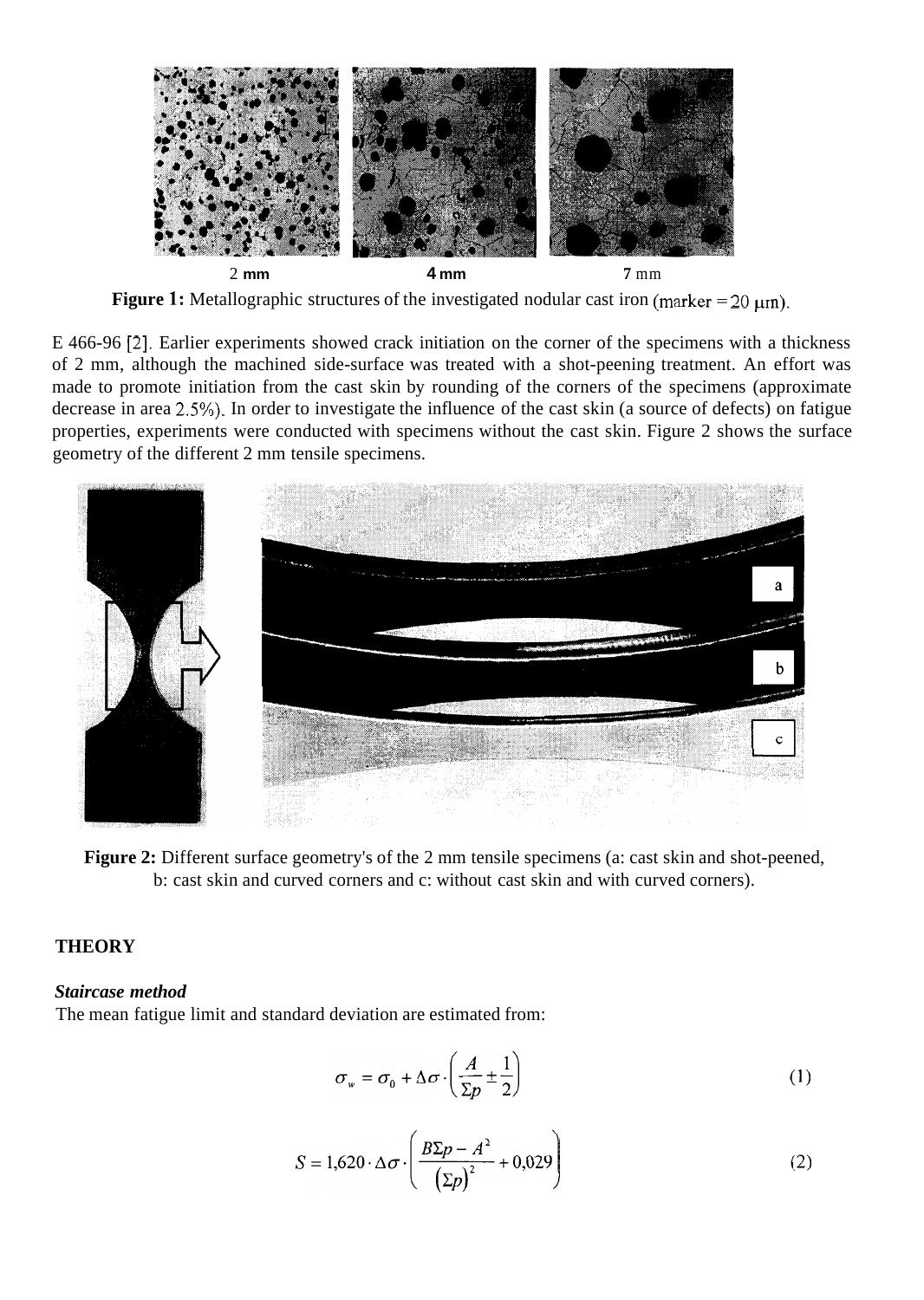where:  $+$ % is used if the number of broken specimens (n) > the number of unbroken specimens (u) and  $-$ % is used if n<u; further p=n if n<u and p=u if n>u;  $\sigma_w$ =fatigue limit stress;  $\sigma_0$ =lowest stress level;  $\Delta \sigma$ =stress step;  $A = \sum i p_i$ ;  $B = \sum i^2 p_i$ ; S=standard deviation.

#### *The square root area parameter model*

The square root area parameter model was introduced by Murakami and Endo [1]. The parameter  $\sqrt{area}$  is defined as the square root of the projected area of a defect or crack on a plane perpendicular to the maximum tensile stress. They proposed equations for the threshold for fatigue crack growth AK,,, and the fatigue limit  $\sigma_w$  for internal and surface defects:

AK<sub>ss</sub> = 3,3 · 10<sup>-3</sup> · (*HV* + 120) · (
$$
\sqrt{area}
$$
)<sup>1/3</sup> · [(1 – *R*) / 2]<sup>*a*</sup> (3)

where  $\alpha$ =0,226+HV·10<sup>-4</sup>. Using:

$$
K = 0,650 \cdot \sigma \cdot \sqrt{\pi \sqrt{area}}
$$
 (4)

for a surface defect, the fatigue limit is:

$$
\sigma_w = 1,43 \cdot (HV + 120) \cdot (\sqrt{\text{area}})^{-1/6} \cdot [(1 - R)/2]^{\alpha}
$$
 (5)

For an internal defect it is:

$$
\sigma_w = 1,56 \cdot (HV + 120) \cdot (\sqrt{area})^{-1/6} \cdot [(1 - R)/2]^{\alpha}
$$
 (6)

The influence of the material matrix structure is accounted for by HV the Vickers hardness. For nodular cast iron it is difficult to estimate the hardness of the matrix. **A** number of nodules will always influence the outcome of a hardness measurement. Endo [4] introduced a correction to enable determination of the matrix hardness:

$$
HV = \frac{HV_n}{\left(1 - f_n\right)}\tag{7}
$$

where HV,, is the mean hardness of matrix and nodules and  $f<sub>n</sub>$  the porosity, i.e. the volume fraction of the nodules (graphite):

$$
f_n = \frac{V_C}{V_{\text{tot}}}
$$
 (8)

with:

$$
V_C = \frac{\rho_{Fe} \cdot V_{tot} - m_{tot}}{\rho_{Fe} - \rho_C}
$$
(9)

 $p_{Fe}$  and **p**, are the densities of carbon and iron respectively,  $m_{tot}$  is the total mass, and V,, and V, are the total volume and the volume of the carbon respectively.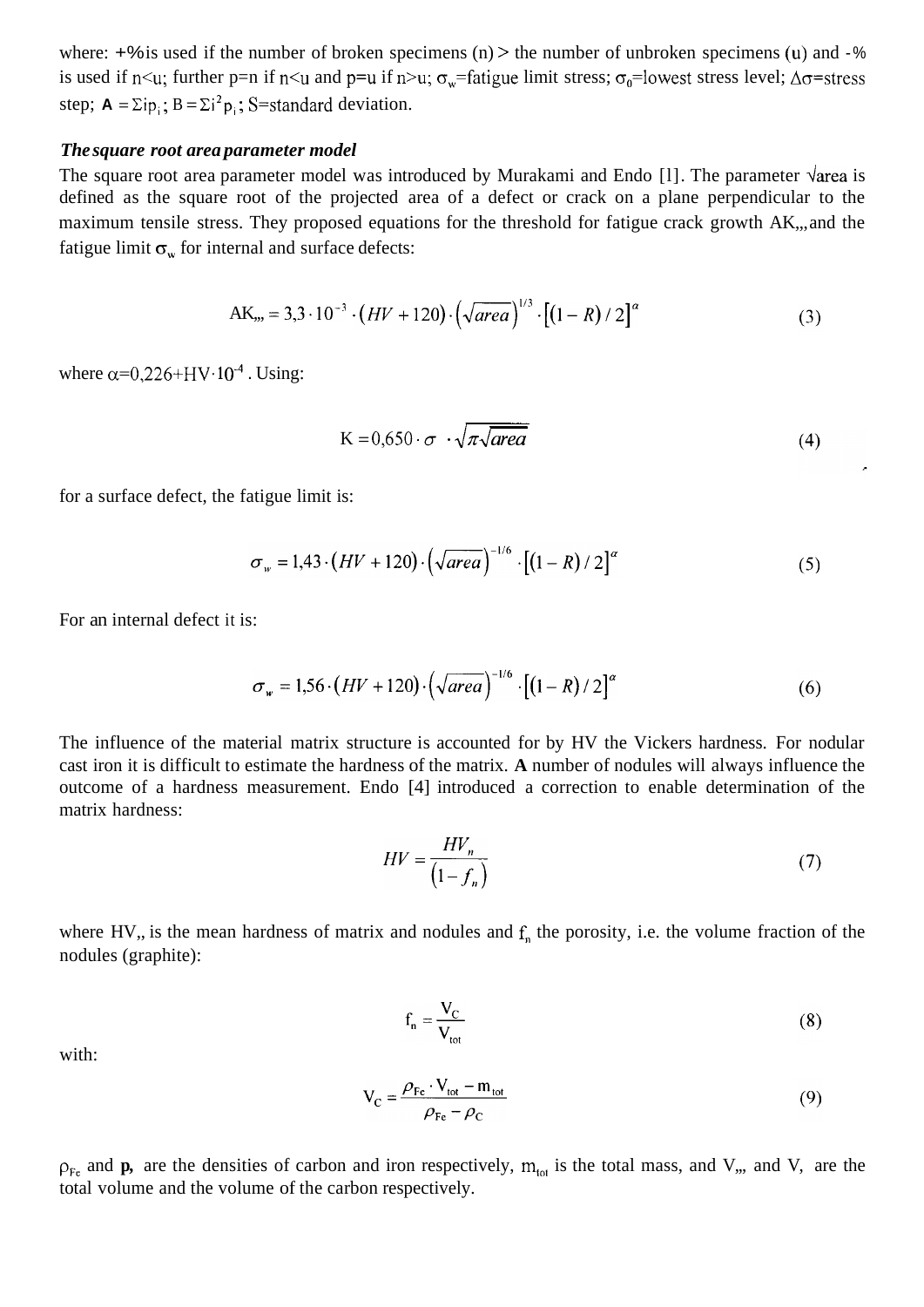#### **RESULTS AND DISCUSSION**

#### *Measured Fatigue limits*

Results of tests at 4 million cycles are shown in figure **3** for different types of specimens with 2 mm thickness. Although the specimens with 2 mm thickness of earlier experiments were shot- peened, they all



showed initiation from the corner of cast skin and machined side. The shot-peening had more effect on the 4 mm and 7 mm thick specimens. For the specimens with 2 mm thickness, this resulted in a lower *c,*  compared to the results with initiation from the cast skin. The curved corners promoted initiation from the cast skin; only one out of twelve specimens showed initiation from the corner (figure 4). Even higher values for *c*, were found when the cast skin was removed by machining (one out of seven specimens showed initiation from the corner). A summary of the results for the fatigue strength is shown in Table 1. In this table  $\sigma_w$  is the stress amplitude at R=0,1.

| Thickness (mm)                          | $\sigma_w$ (MPa) staircase<br>$N=4.10^6$ cycles |
|-----------------------------------------|-------------------------------------------------|
| 2, shot-peened                          | $105.5 \pm 29.4$                                |
| 2, curved corners                       | $144.6 \pm 3.6$                                 |
| 2, without cast skin,<br>curved corners | $183.6 \pm 5.9$                                 |
| 4, shot-peened                          | $126.3 \pm 6.8$                                 |
| 4, shot-peened,<br>without cast skin    | $161.2 \pm 2.8$                                 |
| 7, shot-peened                          | $121.0 \pm 7.9$                                 |

TABLE 1 FATIGUE LIMITS AND STANDARD DEVIATIONS FOR R=0,1

Using a Smith (Goodman) diagram, the fatigue limits can be calculated (by linear extrapolation) for different R-values. Figure *5* shows the Smith diagram for 2 mm nodular cast iron with curved corners. The fatigue limit for mean stress zero  $(R=1)$  is found by extrapolation from the value at  $R=0,1$ . The fatigue limit is about 210 MPa. An experimentally determined  $\sigma_{UTS}$  of 574 MPa was used for the calculations. [Table 2](#page-5-0) shows the extrapolation results for different thicknesses using the Smith diagram. A problem exists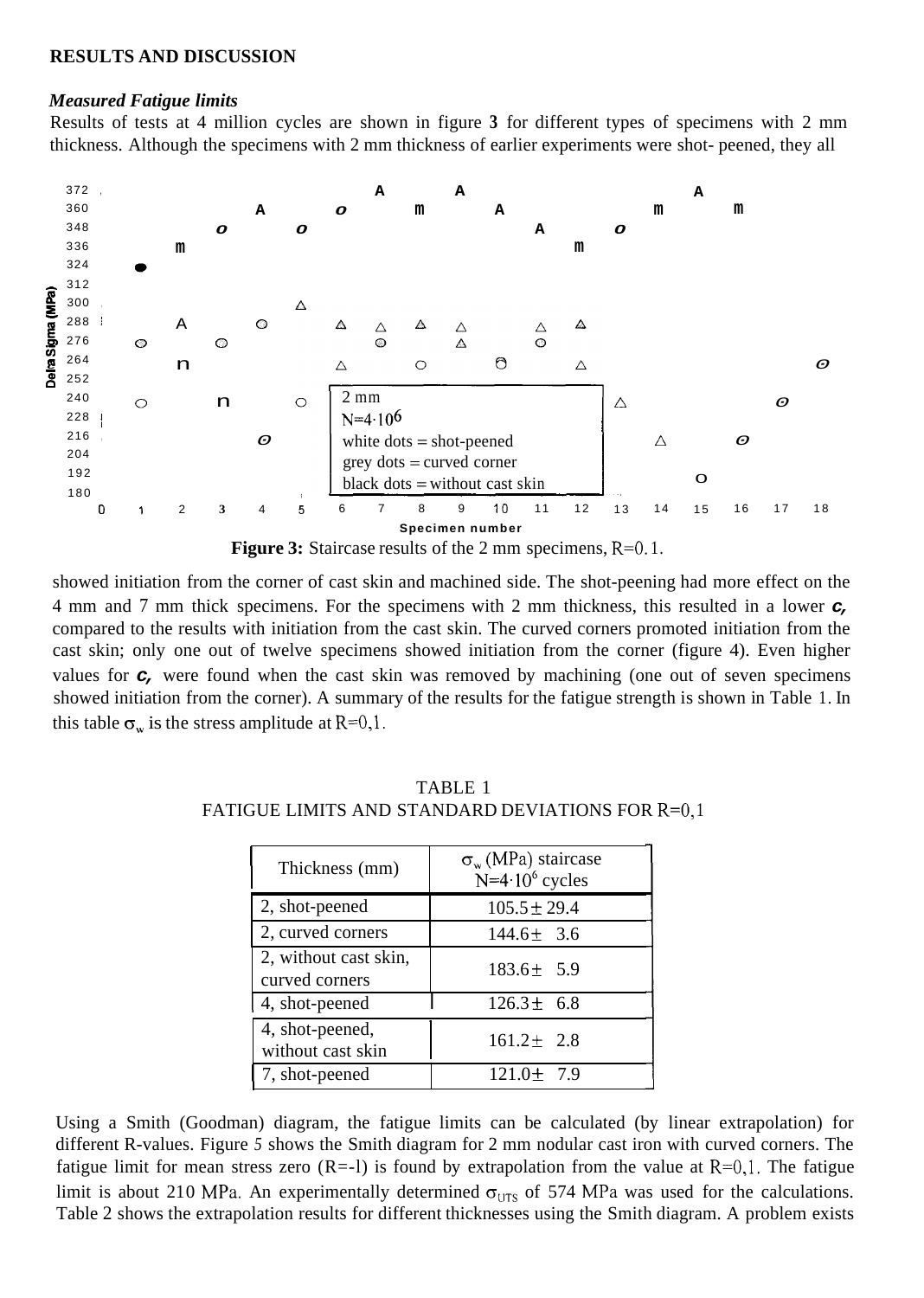in using linear extrapolation. For example: the fatigue limit for 2 mm thickness with cast skin and rounded corners is 144.6 MPa for R=0.1. If the Smith diagram is applied a value of 208.9 MPa is found for R=-1 (figure 5). However, if the surface defect size is calculated which gives a fatigue limit of  $144.6$  at  $R=0.1$ , a square root area of 798 pm is found. If the fatigue limit is then calculated for  $R=-1$  and using this defect size, a value of 176 MPa is found instead of 208.9 MPa.



**Figure 4:** Fatigue fracture surfaces (of 2, 4 and 7 mm specimens) initiated from the cast skin and from a corner (left) and fatigue crack initiation from a cast skin surface of 2 mm thickness with curved corners (right).



**Figure** *5:* Smith diagram of 2 mm thick cast iron specimens with cast skin and curved corners, the line for  $R = 0,1$  is shown.

# *Calculation results using the model of Murakami and Endo*

The calculation results have also been given in table 2, using eq. (6) for internal defects with the nodul sizes as a measure. In the table two results are shown; the first is based on the nodul size (figure l), the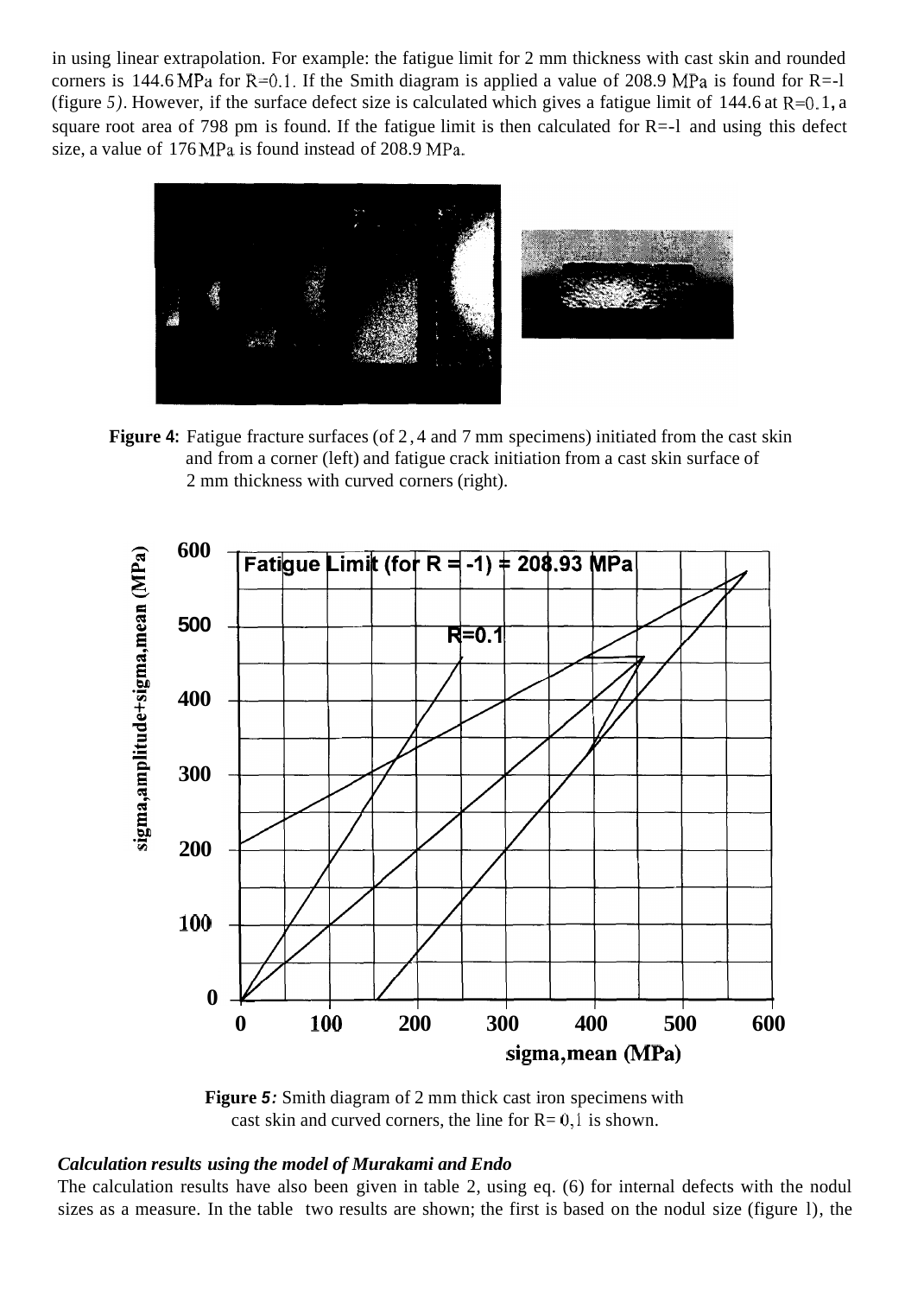<span id="page-5-0"></span>second on the real defect size as found in the initiation area of crack growth on the cast skin of the specimens (figure 6). For the nodul based calculation **eq.(6)** is used, for the surface defect eq.(5). The mean  $\sqrt{2}$  area of the surface defects are 142 pm for 2 mm thickness and 640 pm for 4 mm thickness. No initial defect size could be measured for 7 mm. The Vickers hardnesses HV (kgf/mm<sup>2</sup>) were 255,208 and 187 for 2,4 and 7 mm thickness respectively. The nodul size correction, eq.(7), was used.

| TABLE 2                                                                       |
|-------------------------------------------------------------------------------|
| FATIGUE LIMITS (MPa) FOR R=0.1 (MEASURED OR CALCULATED) AND R= -1             |
| (CALCULATED OR EXTRAPOLATED), $\sigma_{UTS}$ =574 MPa, $\sigma_{vs}$ =458 MPa |

| Thickness (mm)<br>s-p=shot-peened<br>c-c=curved corners | Experiments<br>$R = 0,1$ | experiments<br>extrapolated<br>$R = -1$ | calculated<br>$R = 0.1$<br>nodul | calculated<br>$R = -1$<br>nodul | calculated<br>$R=0.1$<br>real defect | calculated<br>$R = -1$<br>real<br>defect |
|---------------------------------------------------------|--------------------------|-----------------------------------------|----------------------------------|---------------------------------|--------------------------------------|------------------------------------------|
| $2, s-p$                                                | $105.5 \pm 29.4$         | 135.3                                   | 315                              | 384                             | 192                                  | 235                                      |
| $2, c-c$                                                | $144.6 \pm 3.6$          | 207.8                                   | 315                              | 384                             | 192                                  | 235                                      |
| 2, c-c no skin                                          | $183.6 \pm 5.9$          | 300.2                                   | 315                              | 384                             | 192                                  | 235                                      |
| $4, s-p$                                                | $126.3 \pm 6.8$          | 172.3                                   | 265                              | 322                             | 131                                  | 160                                      |
| $4$ , s-p no skin                                       | $161.2 \pm 2.8$          | 245.2                                   | 265                              | 322                             | 131                                  | 160                                      |
| $7, s-p$                                                | 7.9<br>$121.0 \pm$       | 163.1                                   | 226                              | 274                             |                                      |                                          |

The calculated values of the fatigue limit  $\sigma_w$  for the real measured defects have the same order of magnitude as the experimentally found values. However it should be noted that the initial defect sizes were only measured for a few specimens. Besides that, they were measured on fracture surfaces of specimens that failed before the 4 million cycles were reached. Specimens which lasted more than 1 million cycles were chosen. There is a large difference with the calculated values based on the nodul size. The nodul based calculation gives an indication about the theoretical fatigue limit for a cast iron with defects smaller than the nodul sizes. The theoretical improvement of the fatigue limit can be as high as almost 200% compared with the real experimental results. Tests without the cast skin show values of 183,6 MPa for the fatigue limit.



**Figure** *6:* Initiation area of crack growth near the cast skin of a 4 mm specimen.